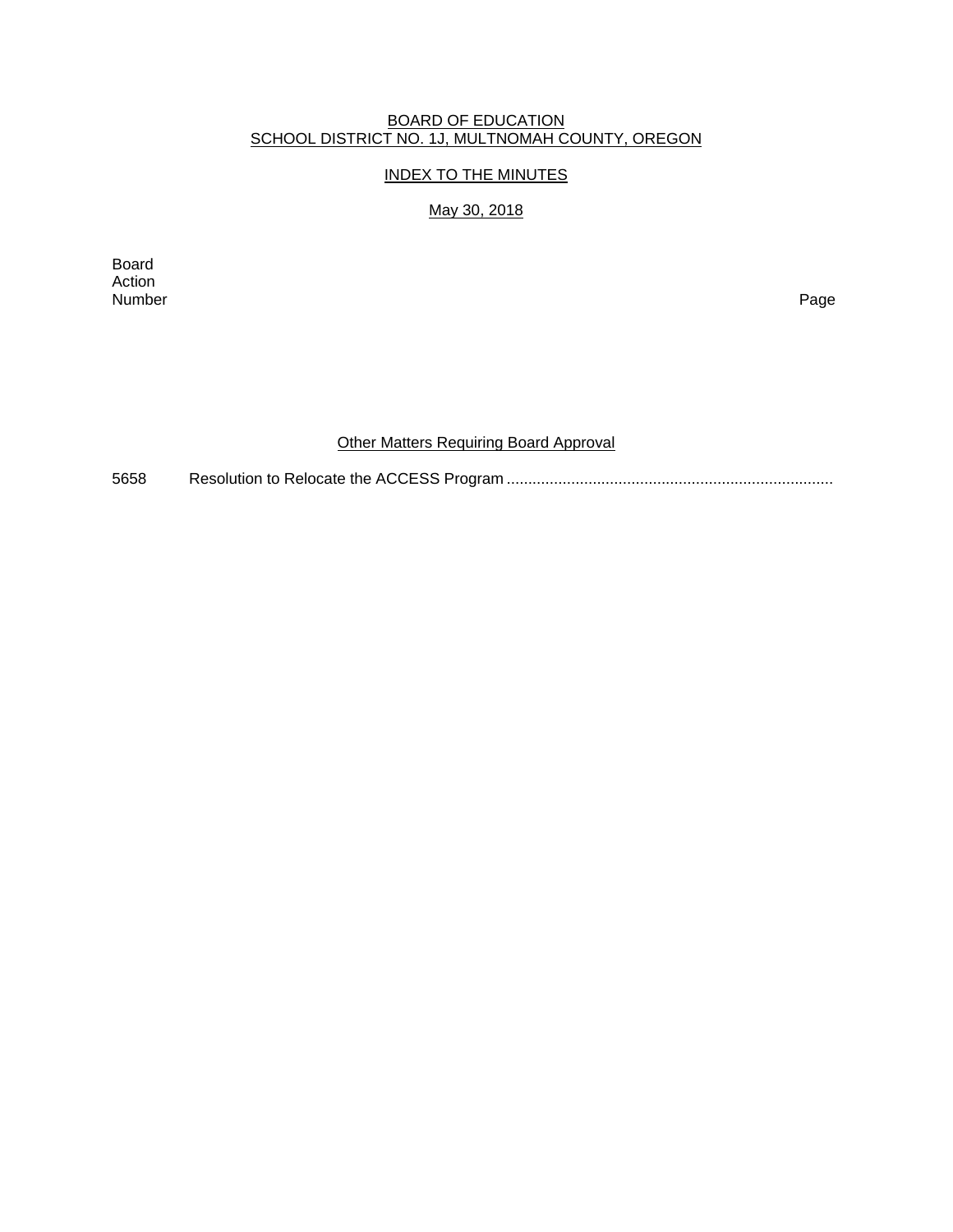## Other Matters Requiring Board Approval

The Superintendent RECOMMENDED adoption of the following item:

#### Number 5658

Chair Brim-Edwards moved and Director Esparza Brown seconded the motion to adopt the above numbered item. The motion was put to a voice vote and passed by a vote of 6-1 (6-yes, 1-no [Anthony]), with Student Representative Tran voting yes, unofficial.